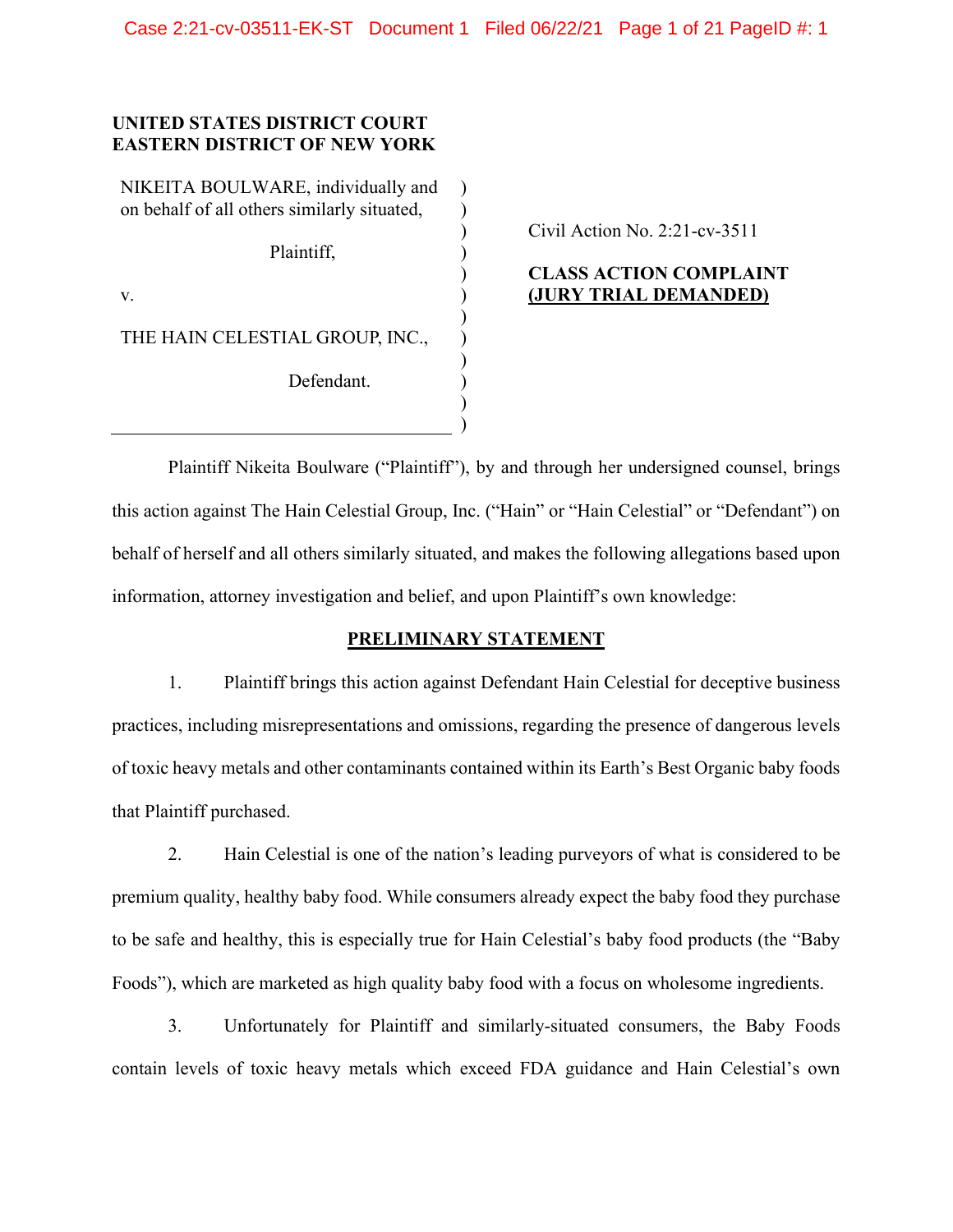standards. The U.S. House of Representatives' Subcommittee on Economic and Consumer Policy ("Subcommittee"), Committee on Oversight and Reform issued a staff report<sup>[1](#page-1-0)</sup> on February 4, 2021 confirming that commercial baby foods, including those sold by Hain Celestial, contain significant levels of toxic heavy metals, including arsenic, lead, cadmium, and mercury (the "Staff Report"). The Staff Report follows a national investigation by Healthy Babies Bright Futures which also confirms the presence of elevated levels of toxic heavy metals in an October 2019 report (the "HBBF Report").<sup>[2](#page-1-1)</sup>

4. As the Staff Report explains, "[e]xposure to toxic heavy metals causes permanent decreases in IQ, diminished future economic productivity, and increased risk of future criminal and antisocial behavior in children." Staff Report at 2.

5. Nothing on the Baby Foods' labels warns consumers of these elevated levels of toxic heavy metals.

6. Hain Celestial's failure to disclose the elevated presence of toxic metals is injurious to consumers, as consumers purchase the Baby Foods reasonably believing that the Baby Foods would not contain dangerous contaminants, including, but not limited to, toxic heavy metals. These omitted facts are material to consumers as they pertain to the Baby Foods' safety and the quality of the Baby Foods' ingredients, including whether they are contaminated with any toxic substances.

<span id="page-1-0"></span> $1$  U.S. House of Representatives, Subcommittee on Economic and Consumer Policy Committee on Oversight and Reform, (available online at *Baby Foods are Tainted with Dangerous Levels of Arsenic, Lead, Cadmium, and Mercury*), (February 4, 2021) https://oversight.house.gov/sites/democrats.oversight.house.gov/files/2021-02- 04%20ECP%20Baby%20Food%20Staff%20Report.pdf (last visited June 18, 2021).

<span id="page-1-1"></span><sup>2</sup> Healthy Babies Bright Futures, *What's In My Baby's Food?*, (October 2019) (available online at http://www.healthybabyfood.org/sites/healthybabyfoods.org/files/2019- 10/BabyFoodReport\_FULLREPORT\_ENGLISH\_R5b.pdf) (last visited June 18, 2021).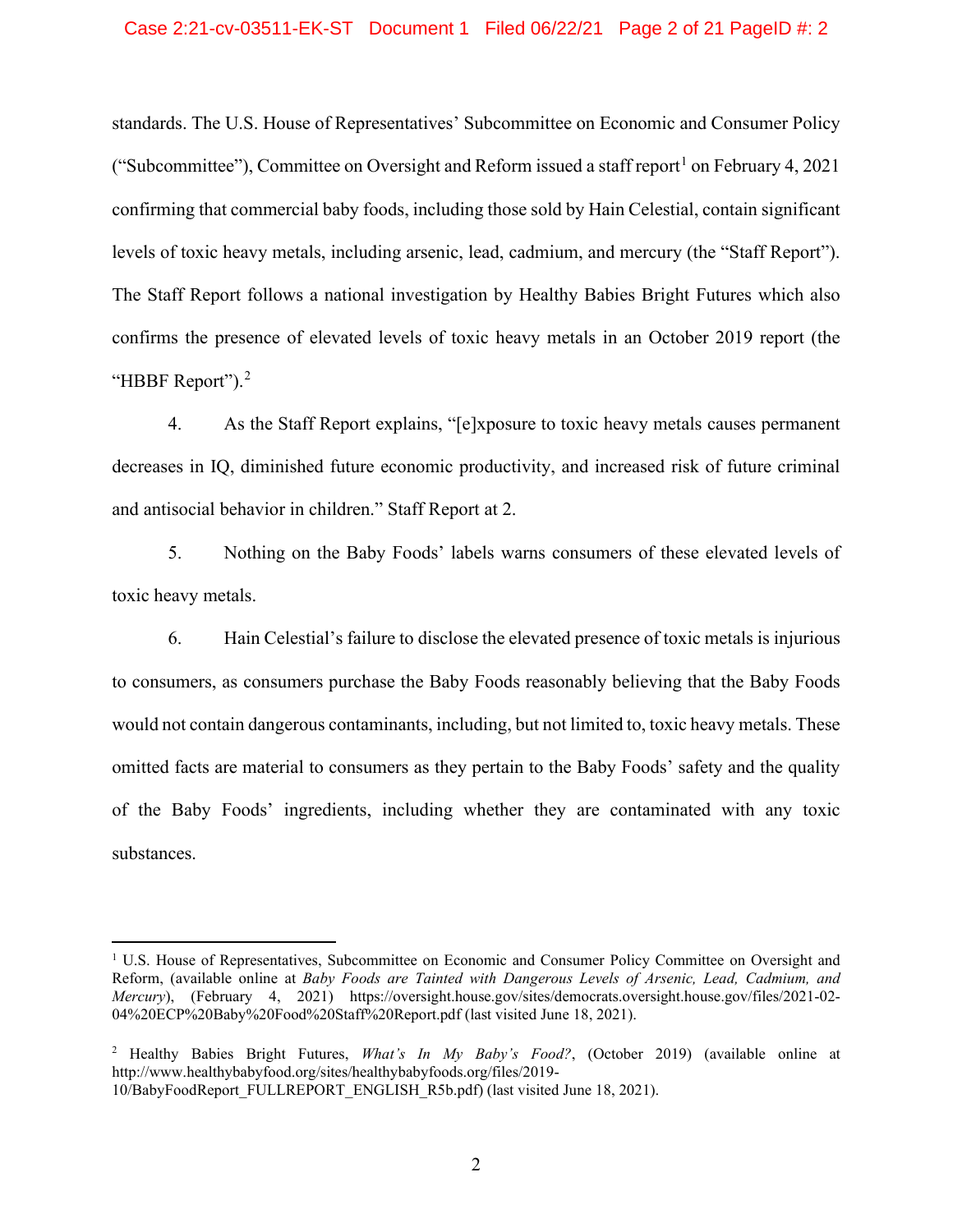#### Case 2:21-cv-03511-EK-ST Document 1 Filed 06/22/21 Page 3 of 21 PageID #: 3

7. Consumers do not know, and have no reason to know, that the Baby Foods contain toxic heavy metals at elevated levels. Consumers expect the food they purchase to be safe for consumption, particularly in the context of baby food, where the consumer is particularly sensitive to toxic materials.

8. Plaintiff purchased Baby Foods manufactured and sold by Hain, unaware that Hain's products potentially contain Toxic Heavy Metals at levels well above what is considered safe for babies. Had Hain disclosed the Toxic Heavy Metal content on its product labels, or otherwise warned that its products could contain levels of Toxic Heavy Metals considered unsafe, neither Plaintiff nor any other reasonable consumer would have purchased Hain's products.

9. Plaintiff brings this action on her own behalf and on behalf of other purchasers of Hain's' Baby Foods, to seek refunds and all other economic losses suffered as a result of their purchases of Hain's Baby Foods, as well as injunctive relief.

#### **PARTIES**

10. Plaintiff is a citizen and resident of South Carolina, residing in New Zion, South Carolina. Plaintiff purchased Baby Foods made by Defendant Hain Celestial.

11. Defendant is a Delaware corporation with its corporate headquarters in Lake Success, New York. Hain Celestial sells Baby Foods under the Earth's Best brand. Hain Celestial's Baby Foods are sold and purchased throughout the United States.

12. Defendant's products for infants include three (3) categories of food items: Organic Infant Cereal, Organic Baby Food Puree Pouches, and Organic Baby Food in Glass Jars. The Organic Infant Cereal line of products includes Earth's Best Whole Grain Organic Oatmeal Cereal, Organic Rice Cereal, and Whole Grain Organic Multi-Grain Cereal. Earth's Best makes numerous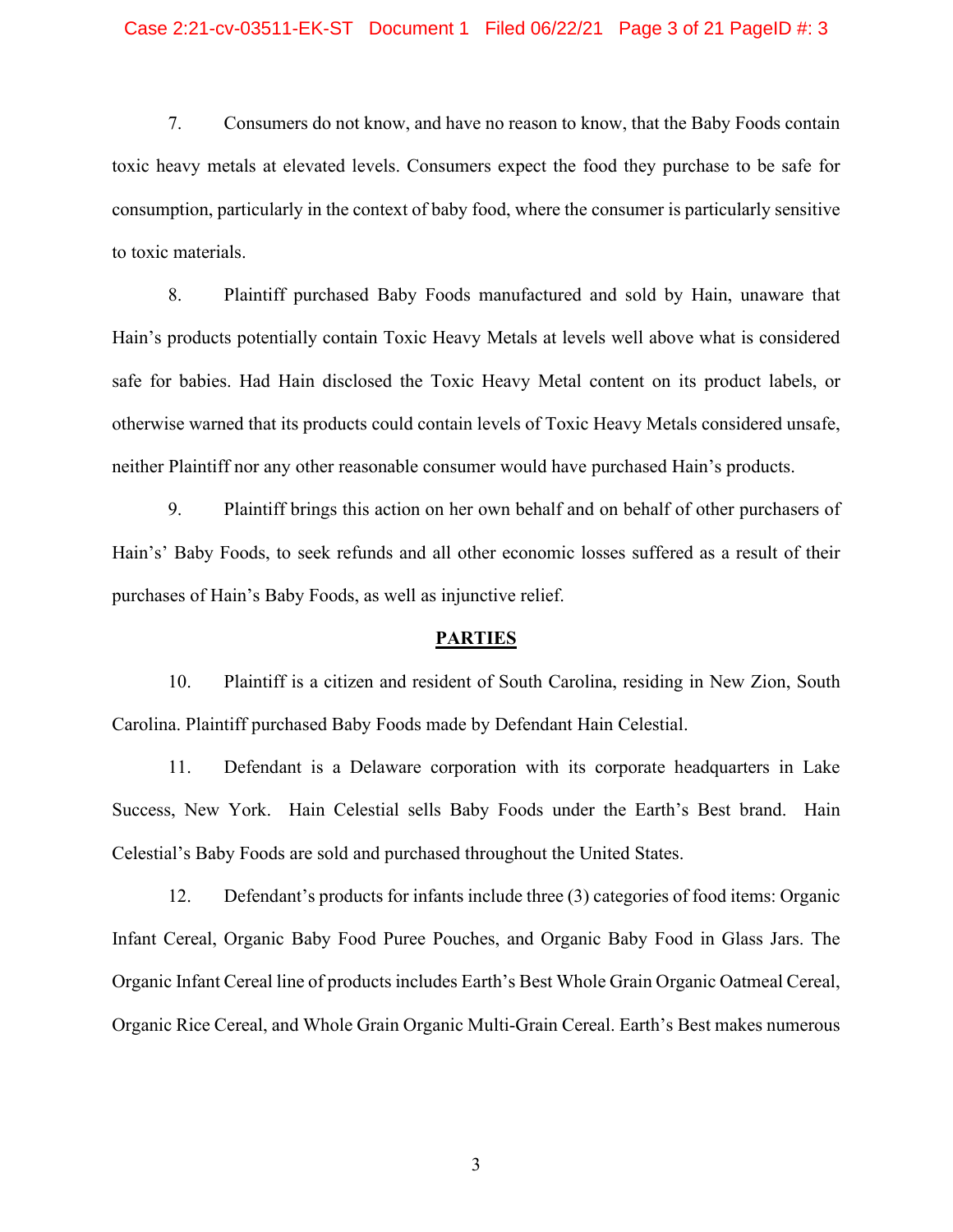baby food products with ingredients that are tainted and contain dangerous levels of toxic heavy metals.

### **JURISDICTION AND VENUE**

13. This Court has jurisdiction over this action pursuant to the Class Action Fairness Act ("CAFA"), 28 U.S.C. § 1332(d), because at least one class member is of diverse citizenship from one Defendant, there are more than 100 Class members, and the aggregate amount in controversy exceeds \$5 million, exclusive of interest and costs.

14. This Court has personal jurisdiction over Defendant because Defendant is headquartered in and conducts business in New York and has sufficient minimum contacts with New York.

15. Venue is proper in this District under 28 U.S.C. §1391 because Defendant conducts business in this District, is subject to jurisdiction in this District, and has sold, marketed, and or distributed tainted Baby Foods within this District at all times relevant to this suit, and because a substantial part of the acts or occurrences giving rise to this suit occurred within this District.

### **FACTUAL ALLEGATIONS**

16. Defendant is one of the nation's largest purveyors of food specialized for babies and toddlers under the "Earth's Best" brand.

17. Defendant portrays its "Earth's Best" brand to the public as a safe, premium, healthy line of products which goes above and beyond in sourcing healthy, nutritious, and safe food for babies and toddlers. For example, on its website, Defendant describes its line of products as "time trusted and safe" and claims said products "are made from pure ingredients to help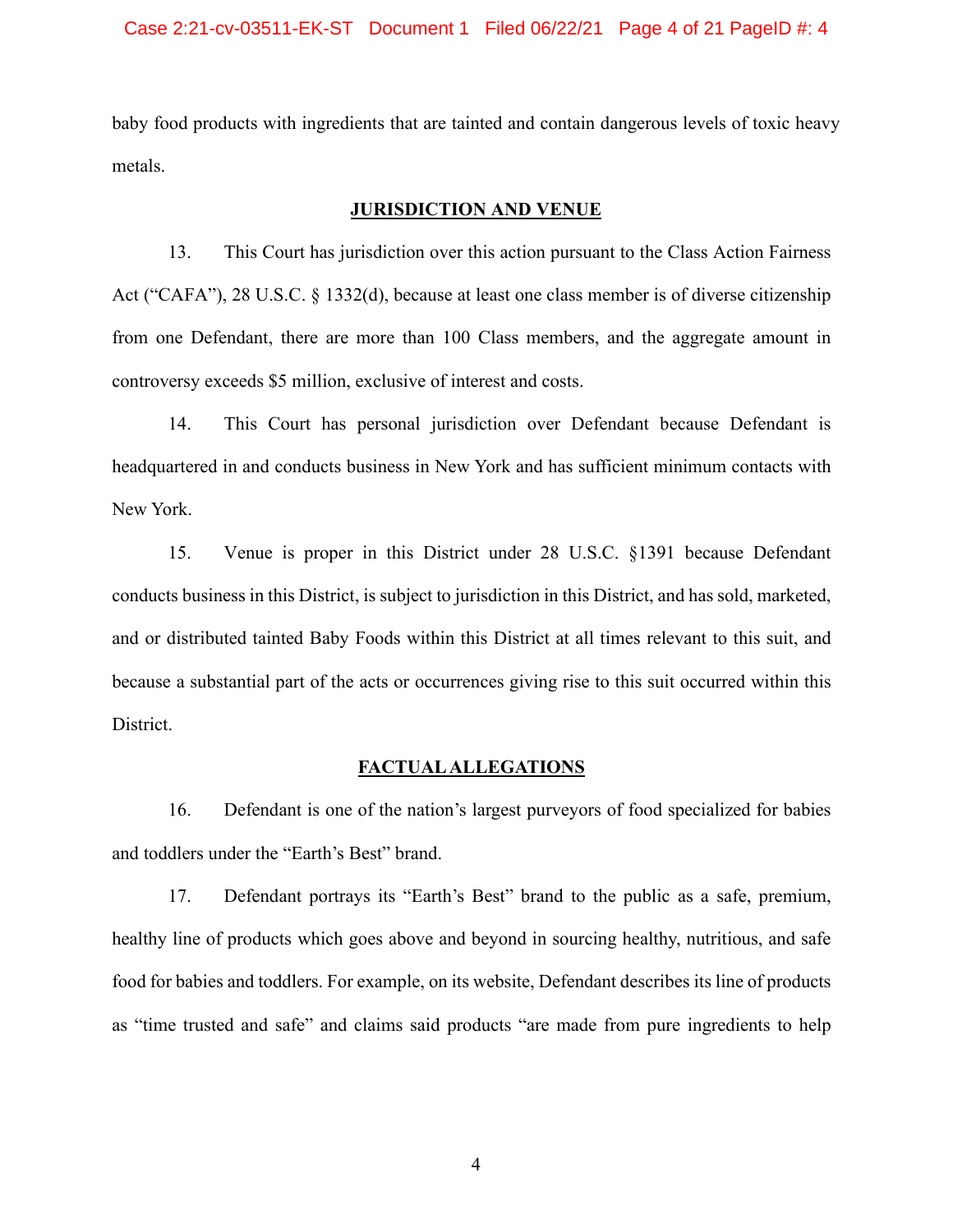### Case 2:21-cv-03511-EK-ST Document 1 Filed 06/22/21 Page 5 of 21 PageID #: 5

children grow up strong and healthy."[3](#page-4-0) Defendant warrants that "you can trust Earth's Best® products to be safe for your baby."[4](#page-4-1)

18. Defendant further claims that for "Earth's Best® products, we ensure a high degree of attention to both ingredient and product quality and safety – from procuring, handling, storing, blending, and packaging through distributing Earth's Best® products to our consumer.<sup>[5](#page-4-2)</sup>

19. Defendant maintains these promises not only generally as its standard business practices, but repeats these warranties for its specific products.

20. On February 4, 2021, the Subcommittee issued its Congressional Report detailing its findings that heavy metals, including arsenic, cadmium, lead, and mercury ("Heavy Metals"), were present in dangerously "significant levels" in numerous commercial baby food products.

21. The Food and Drug Administration (the "FDA") and the World Health Organization ("WHO") have declared Heavy Metals dangerous to human health, particularly to babies and children, who are most vulnerable to their neurotoxic effects. Even low levels of exposure can cause serious and often irreversible damage to brain development. *See*  Congressional Report at 2. In fact, children's exposure to toxic heavy metals causes, among other things, permanent decreases in IQ, diminished future economic productivity, and increased risk of future criminal and antisocial behavior. *Id*. The FDA cautions that infants and children are at the greatest risk of harm from toxic heavy metal exposure.<sup>[6](#page-4-3)</sup>

<span id="page-4-0"></span><sup>3</sup> http://www.hain.com/brands/#c5 (last accessed June 18, 2021).

<span id="page-4-1"></span><sup>4</sup> Earth's Best, *Our History*, (https://www.earthsbest.com/why-earths-best/our-history/) (last visited June 18, 2021).

<span id="page-4-2"></span><sup>5</sup> Earth's Best, *Our Promise*, (https://www.earthsbest.com/why-earths-best/our-promise/) (last visited June 18, 2021).

<span id="page-4-3"></span><sup>6</sup> Food and Drug Administration, *Metals and Your Food* – www.fda.gov/food/chemicals-metals- pesticidesfood/metals-and-your-food) (last accessed June 18, 2021).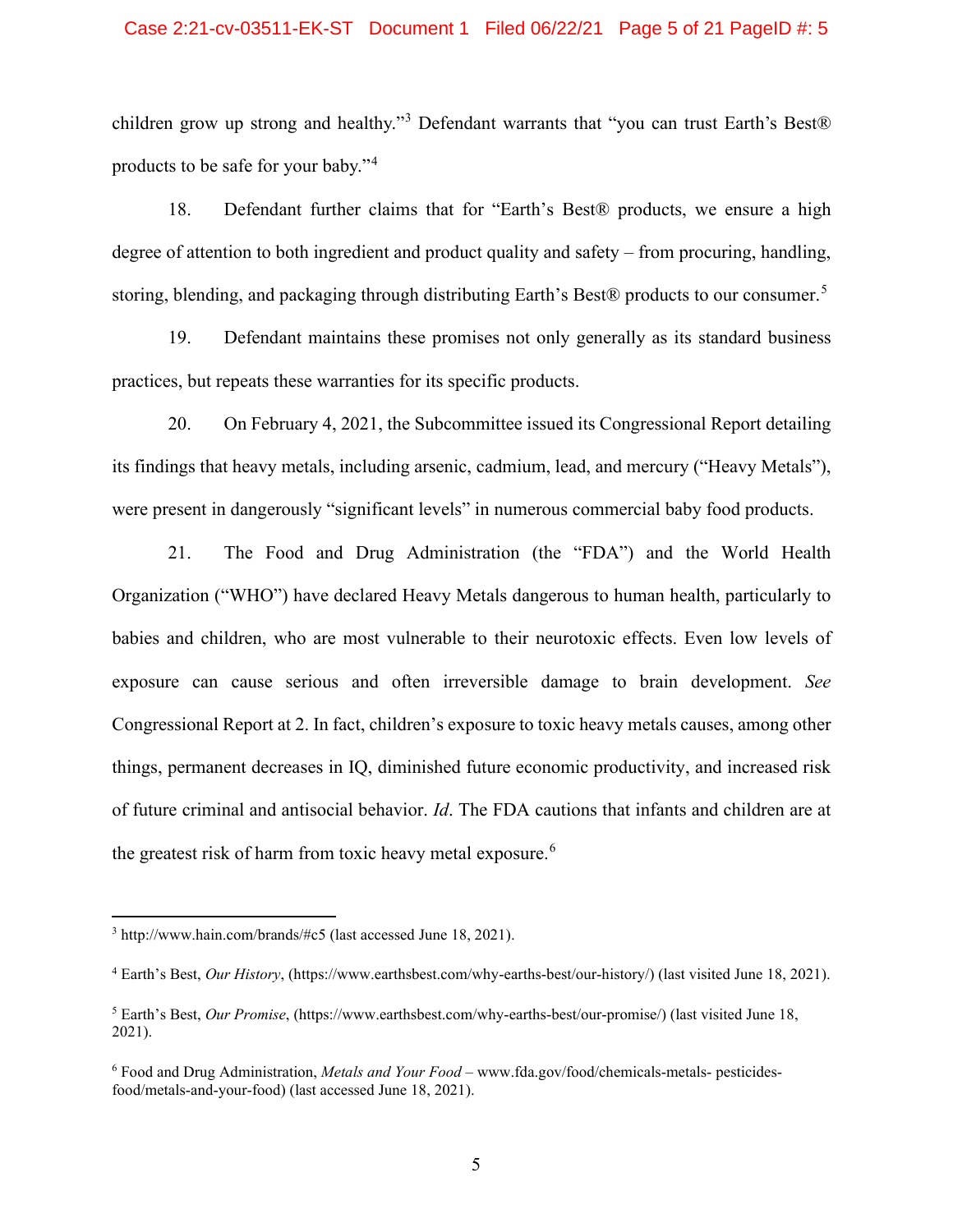#### Case 2:21-cv-03511-EK-ST Document 1 Filed 06/22/21 Page 6 of 21 PageID #: 6

22. In November 2019, the Subcommittee sought internal testing records and other documents from several baby food manufacturers, including Hain, to investigate concerns about heavy metals in baby foods.

23. Hain responded to the Subcommittee's requests and produced its internal testing policies, test results for ingredients and/or finished products, and documentation about what it did with ingredients and/or finished products that exceeded its internal testing limits.

24. Based on this investigation, the Subcommittee concluded that "commercial baby foods contain dangerous levels of arsenic, lead, mercury, and cadmium." *Id*. at 59.

25. The Subcommittee further found that baby food manufacturers "knowingly sell these products to unsuspecting parents, in spite of internal company standards and test results, and without any warning labeling whatsoever." *Id*.

26. The Subcommittee added that, "naturally occurring toxic heavy metal may not be the only problem causing dangerous levels of toxic heavy metals in baby foods; rather, baby food producers like Hain" are compounding the problem by "adding ingredients that have high levels of toxic heavy metals into their products, such as vitamin/mineral pre-mix." *Id*. at 56. The Subcommittee also criticized the industry's testing practices. *Id*. at 13.

27. Hain typically only tested ingredients, which likely underrepresents the levels of toxic Heavy Metals in their finished Baby Foods. *Id*. at 56-57. According to the Subcommittee, "[o]n August 1, 2019, FDA received a secret slide presentation from Hain, the maker of Earth's Best Organic baby food, which revealed that finished Baby Foods contain even higher levels of toxic heavy metals than estimates based on individual ingredient test results. One heavy metal in particular, inorganic arsenic, was repeatedly found to be present at 28-93% higher levels than estimated." *Id*. at 59.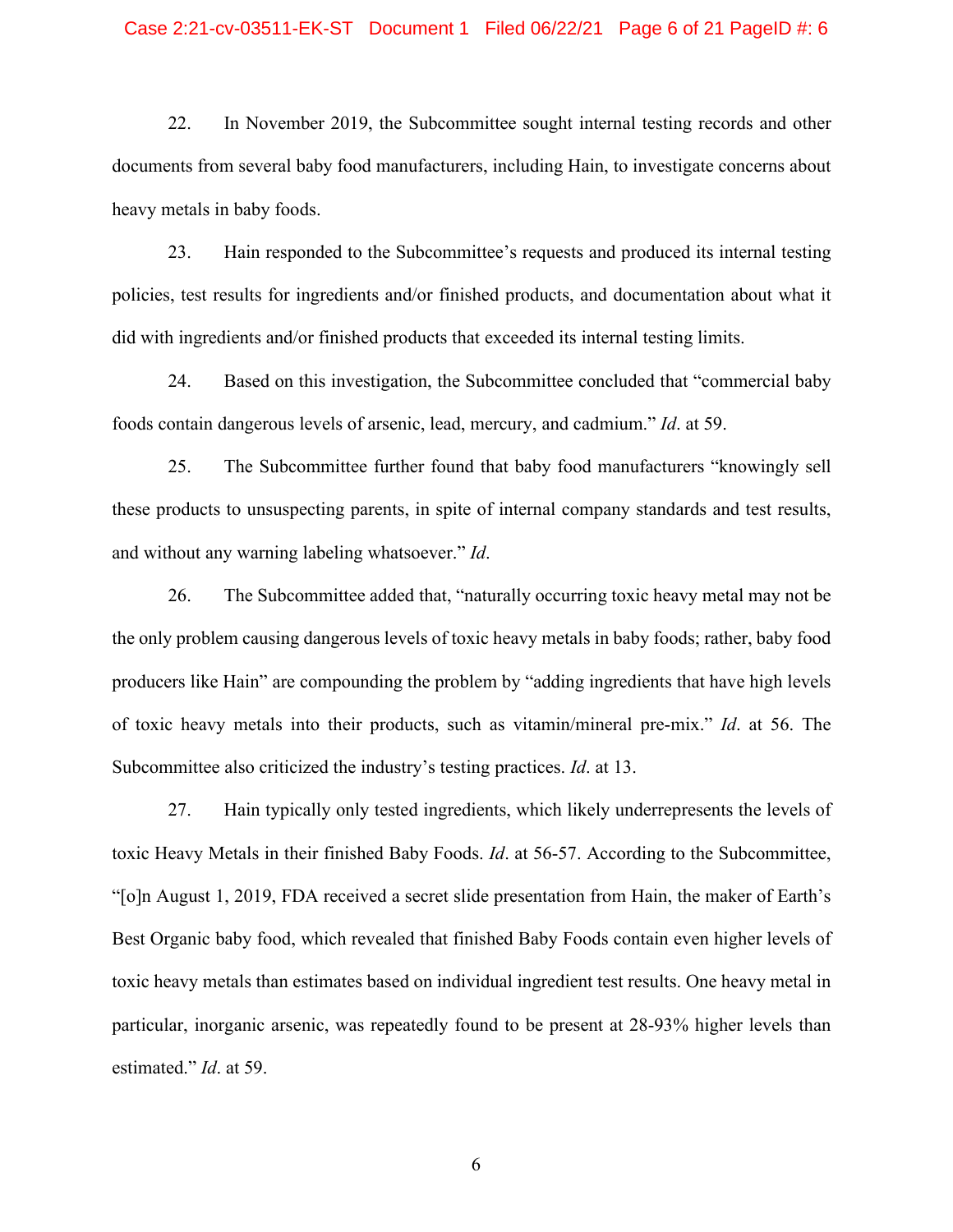#### Case 2:21-cv-03511-EK-ST Document 1 Filed 06/22/21 Page 7 of 21 PageID #: 7

28. Hain Celestial sold finished baby food products containing as much as 129 ppb inorganic arsenic. Documents show that Hain used ingredients testing as high as 309 ppb arsenic.

29. Hain Celestial used ingredients containing as much as 352 ppb lead. Hain Celestial used many ingredients with high lead content, including 88 that tested over 20 ppb lead and six that tested over 200 ppb lead.

30. Hain Celestial used 102 ingredients in its baby food that tested over 20 ppb cadmium. Some tested much higher, up to 260 ppb cadmium.

31. Hain Celestial does not even test for mercury in its baby food.

32. The concentrations of toxic Heavy Metals reflected in Hain's own test results and as reported by the Subcommittee showed Hain is knowingly selling Baby Foods and using ingredients that contain potentially dangerous levels of toxic Heavy Metals.

33. To this day, baby foods containing dangerous levels of toxic Heavy Metals sold by Defendant bear no label or warning to parents. But the Congressional Report makes clear that this is unacceptable and deceptive.

34. As a result of its studies of toxic Heavy Metal levels in baby food, the Subcommittee has recommended that parents should avoid baby foods that contain ingredients testing high in toxic Heavy Metals, such as rice products. *See id*. at Findings, Paragraph 5.

35. Defendant, as a baby food manufacturer, holds a special position of public trust. Consumers believe that it would not sell products that are unsafe. Consumers also believe that the federal government would not knowingly permit the sale of unsafe baby food. As the Subcommittee's Report reveals, baby food manufacturers (including Hain (Earth's Best Organic)) have violated the public trust. *See id*. at Findings, Paragraph 6.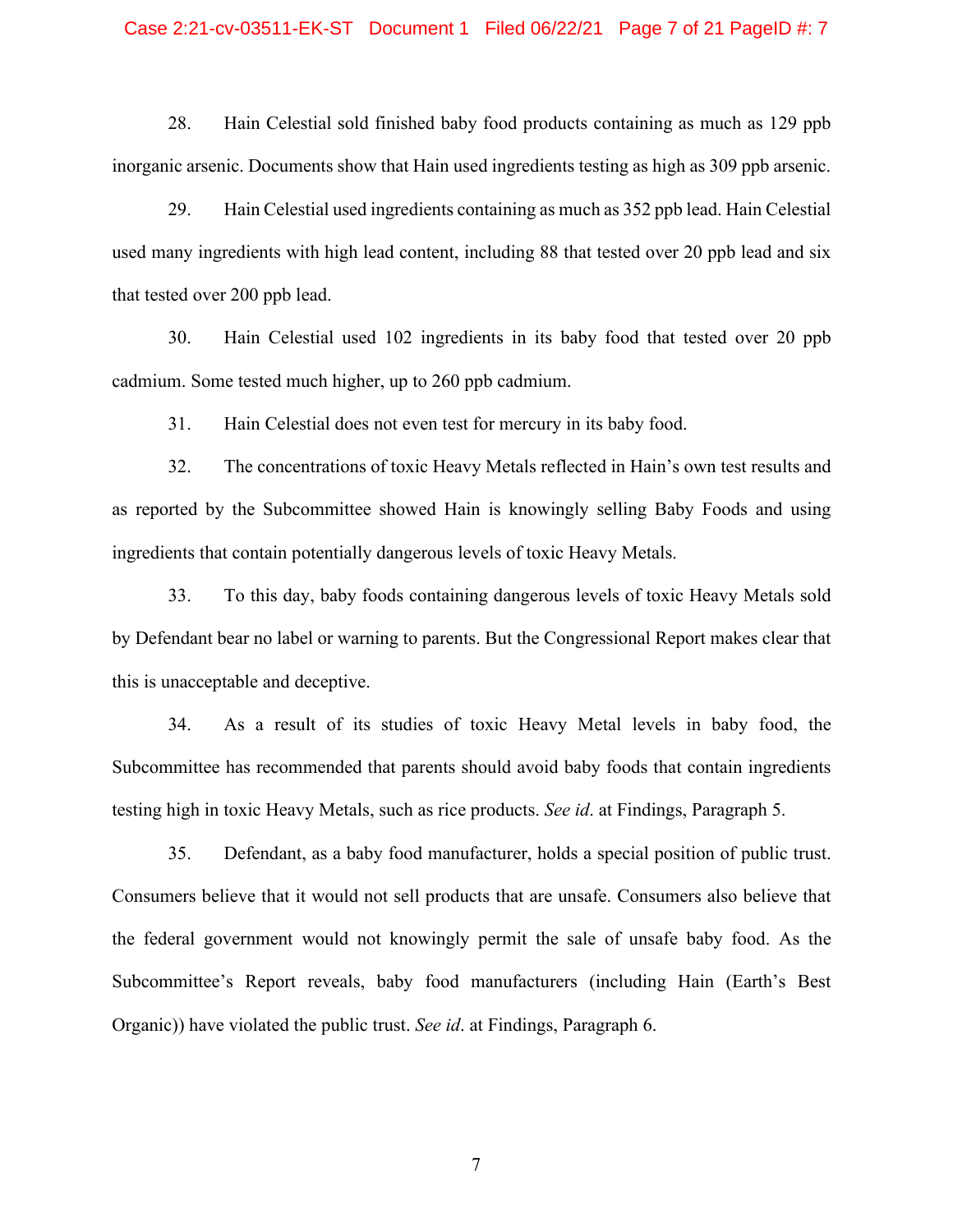#### Case 2:21-cv-03511-EK-ST Document 1 Filed 06/22/21 Page 8 of 21 PageID #: 8

36. Prior to the release of the Staff Report, Plaintiff and each member of the proposed Classes purchased one of more Baby Foods manufactured and sold by Hain, intending for them to be fed to children and believing that they were of high quality and safe for children to consume. Plaintiff was unaware that Hain would sell Baby Foods that contained undisclosed dangerous levels of toxic Heavy Metals.

37. Based on Defendant's decision to advertise, label, and market its tainted Baby Foods as healthy, nutritious, and safe for consumption, it had a duty to ensure that these statements were true and not misleading. As such, Defendant knew or should have known the tainted Baby Foods included undisclosed dangerous levels of Heavy Metals, and that these toxins can accumulate over time.

38. Had Plaintiff known that Hain was selling Baby Foods containing toxic Heavy Metals above levels considered safe for their infants as revealed in the Staff Report, she never would have purchased Hain's Baby Foods.

39. Upon learning that Hain's Baby Foods potentially contain toxic Heavy Metals at levels considered unsafe for children, Plaintiff no longer believed that Hain's Baby Foods were quality products or safe for consumption by babies and children.

### **CLASS ACTION ALLEGATIONS**

40. Plaintiff brings this action pursuant to Federal Rule of Civil Procedure 23, individually and as a representative of all those similarly situated, on behalf of a proposed nationwide Class defined as:

**All persons who, during the applicable statute of limitations period to the present, purchased Defendant's tainted Baby Foods in the United States for personal/household use, and not for resale (the "Class").**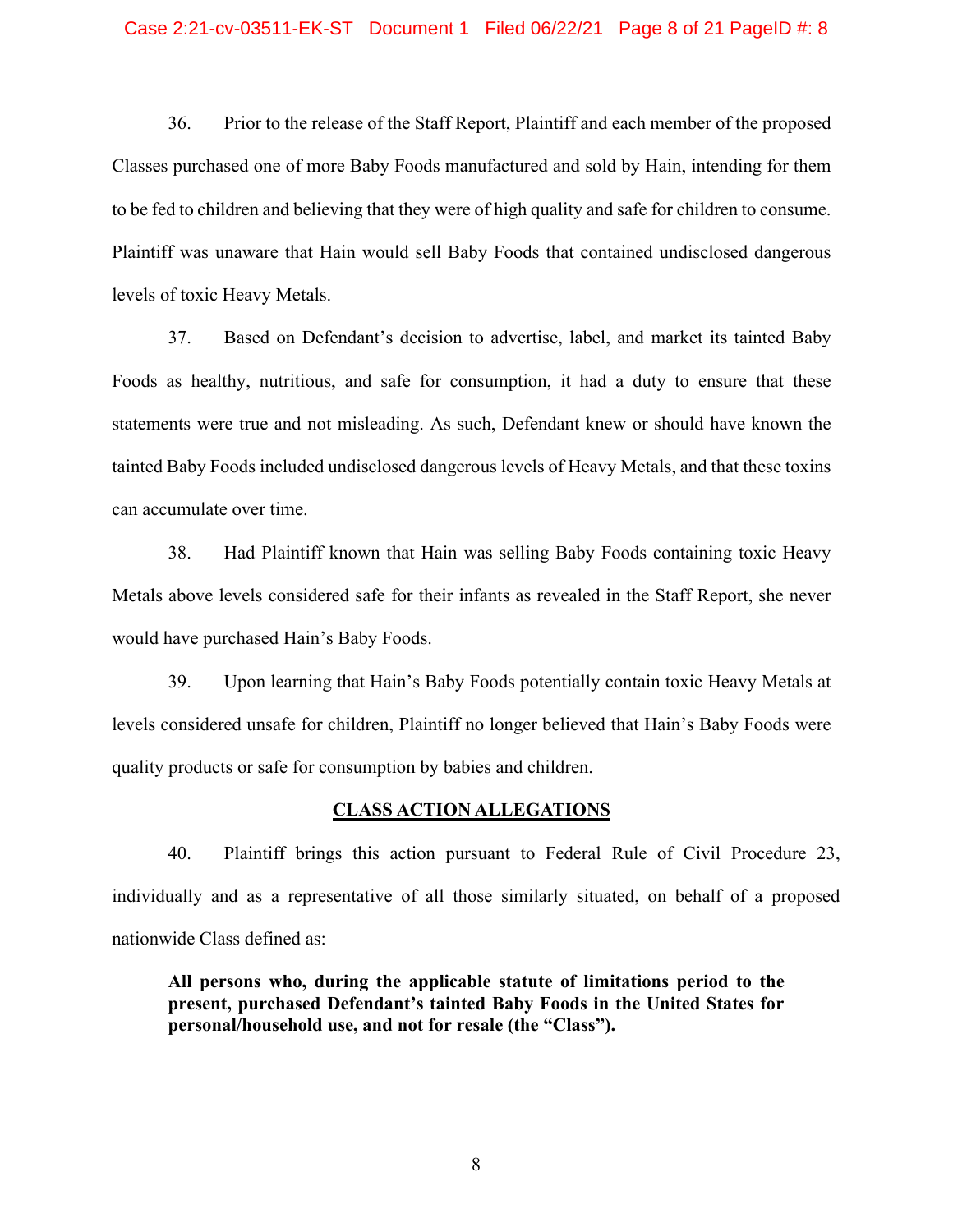#### Case 2:21-cv-03511-EK-ST Document 1 Filed 06/22/21 Page 9 of 21 PageID #: 9

41. Excluded from the Class are Hain Celestial, its present and former parent companies, subsidiaries and affiliates, federal governmental entities and instrumentalities of the federal government, states and their subdivisions, agencies, and instrumentalities, and purchasers for resale.

42. Certification of Plaintiff's claims for class-wide treatment is appropriate because all elements of Fed. R. Civ. P. 23(a), (b)(2)-(3) are satisfied. Plaintiff can prove the elements of her claims on a class-wide basis using the same evidence as would be used to prove those elements in an individual action alleging the same claims.

43. This action has been brought and may be properly maintained on behalf of the Class proposed herein under Federal Rule of Civil Procedure 23.

44. **Numerosity.** The members of the Class are so numerous that their individual joinder is impracticable. On information and belief, members of the Class number in the tens or hundreds of thousands. The precise number of members of the Class and their addresses are presently unknown to Plaintiff but may be ascertained from grocery and other records. Class members may be notified of the pendency of this action by mail, email, Internet postings, and/or publication.

45. **Commonality and Predominance.** Common questions of law and fact exist as to all members of the Class and predominate over questions affecting only individual Class members. Such common questions of law or fact include:

> a. Whether Hain's Baby Foods contain toxic Heavy Metals at levels higher than what is considered safe for babies;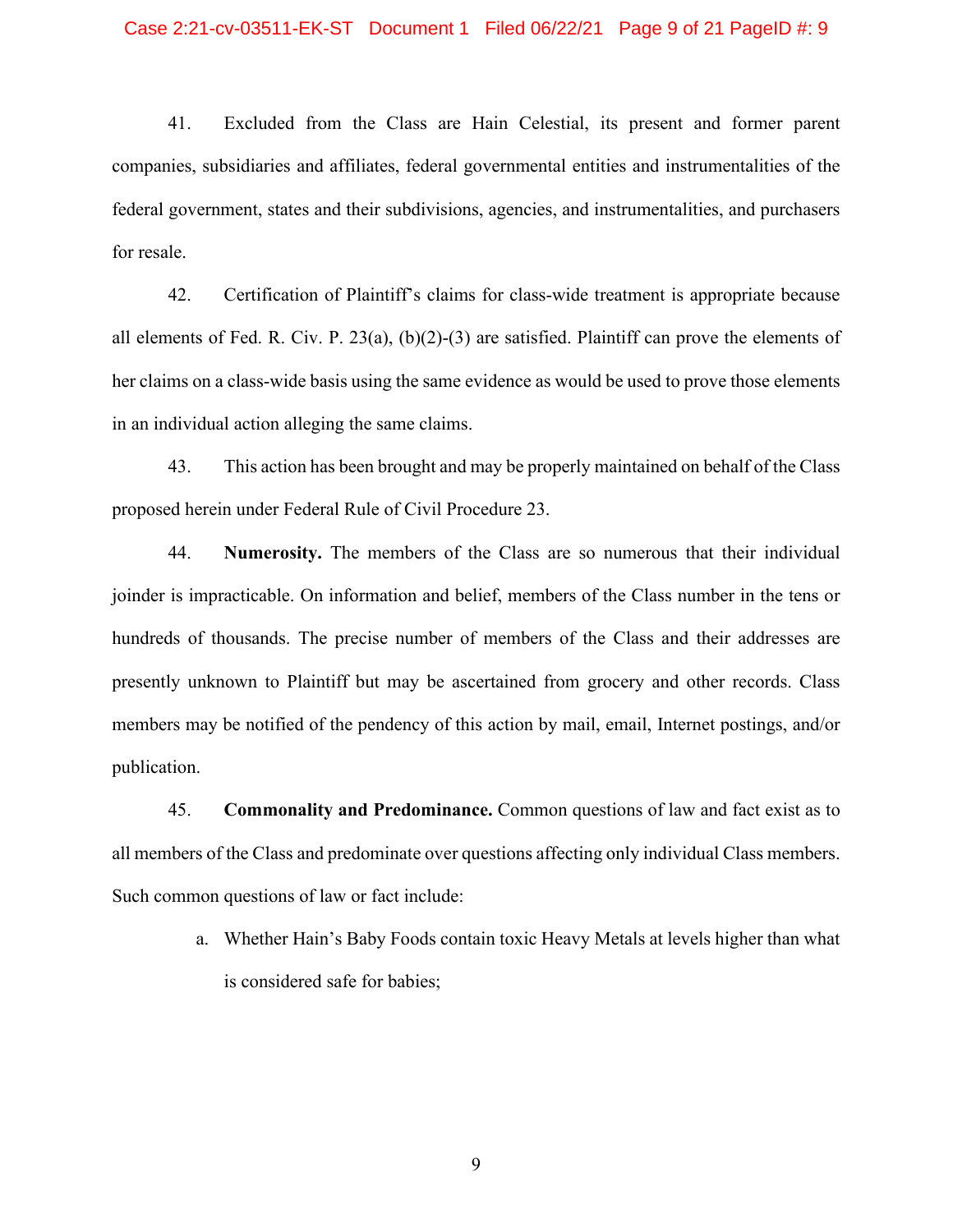- b. Whether Hain misrepresented to Plaintiff and the Class members that its Baby Foods were safe for consumption by babies and did not contain potentially unsafe levels of toxic Heavy Metals;
- c. Whether Hain omitted and concealed the fact that its Baby Foods contained toxic Heavy Metals higher than levels considered safe for babies;
- d. Whether the presence of toxic Heavy Metals in Hain's Baby Foods was a material fact to Plaintiff and Class members;
- e. Whether Hain breached express or implied warranties to Plaintiff and the Class members; and
- f. Whether Hain's conduct resulted in Hain unjustly retaining a benefit to the detriment of Plaintiff and Class members, and violated the fundamental principles of justice, equity, and good conscience.

46. **Typicality.** Plaintiff's claims are typical of the claims of the other members of the Class, because, among other things, Plaintiff and all Class members suffered the same type of injury, namely, paying for a product that they otherwise would not have purchased had Hain disclosed the presence of toxic Heavy Metals in its Baby Foods. Further, there are no defenses available to Hain that are unique to Plaintiff.

47. **Adequacy of Representation.** Plaintiff is an adequate Class representative because her interests do not conflict with the interests of the other Class members she seeks to represent, she has retained counsel competent and experienced in class action litigation, and her counsel will prosecute this action vigorously. The Class members' interests will be fairly and adequately protected by Plaintiff and her counsel.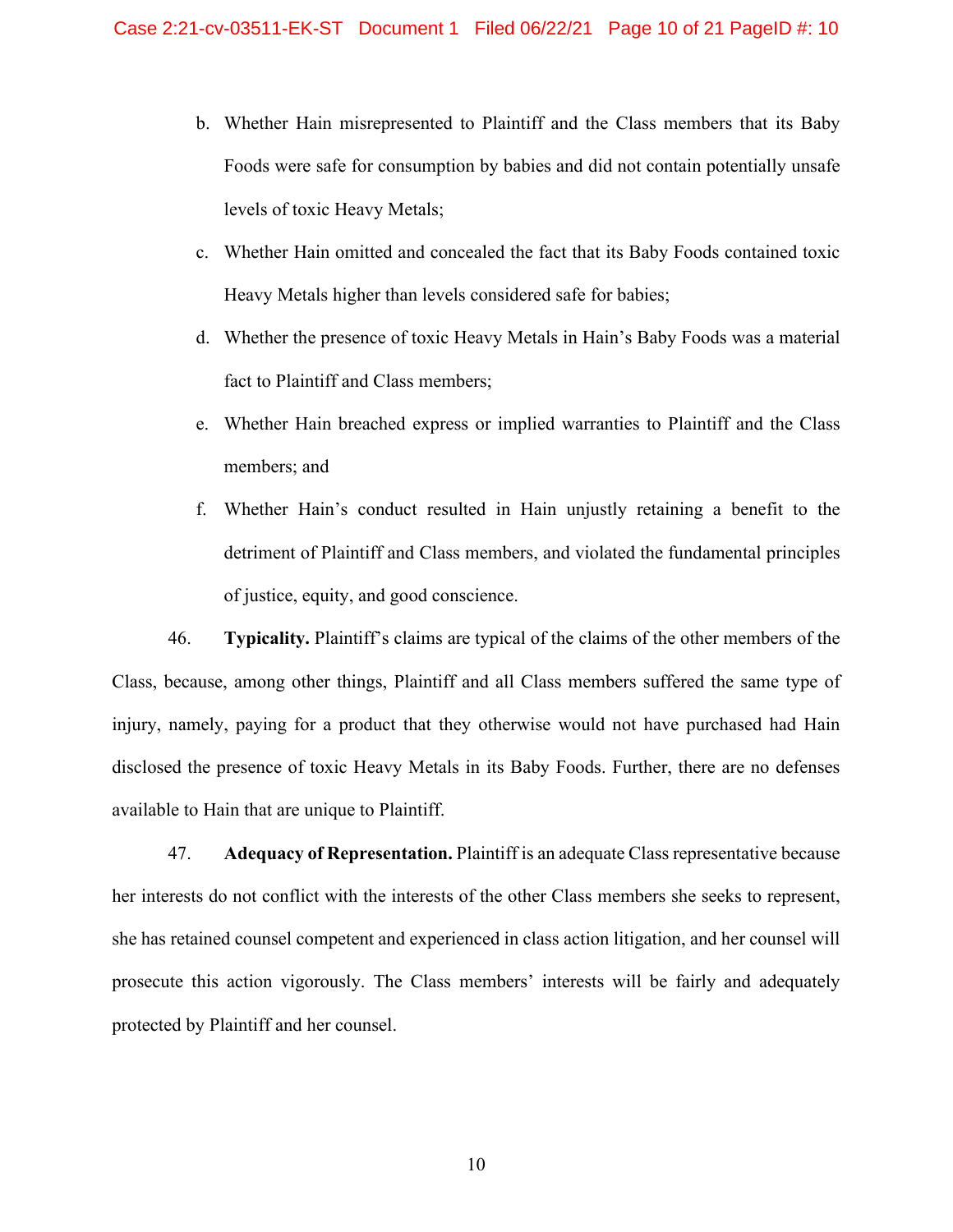48. **Predominance and Superiority.** A class action is superior to any other available means for the fair and efficient adjudication of this controversy, and no unusual difficulties are likely to be encountered in the management of this class action. The damages or other financial detriment suffered by Plaintiff and the other members of the Class individually are relatively small compared to the burden and expense that would be required to separately litigate their claims against Hain, so it would be uneconomical and impracticable for Class members to individually seek redress for Hain's wrongful conduct. Even if Class members could afford individual litigation, the court system could not. Individualized litigation creates a potential for inconsistent or contradictory judgments and increases the delay and expense to all parties and the court system. By contrast, the Class action device presents far fewer management difficulties, and provides the benefits of single adjudication, economy of scale, and comprehensive supervision by a single court.

# **CAUSES OF ACTION**

## **FOR A FIRST COLLECTIVE CAUSE OF ACTION Breach of Express Warranty (Plaintiff and Other Members the Class)**

- 49. Plaintiff realleges all preceding paragraphs as if fully set forth herein.
- 50. Plaintiff brings this count on behalf of herself and other members of the Class.
- 51. Defendant marketed and sold the Baby Foods into the stream of commerce with the intent that the Baby Foods would be purchased by Plaintiff and the Class.

52. Defendant expressly warranted, advertised and represented to Plaintiff and the Class that its Baby Foods are:

• Natural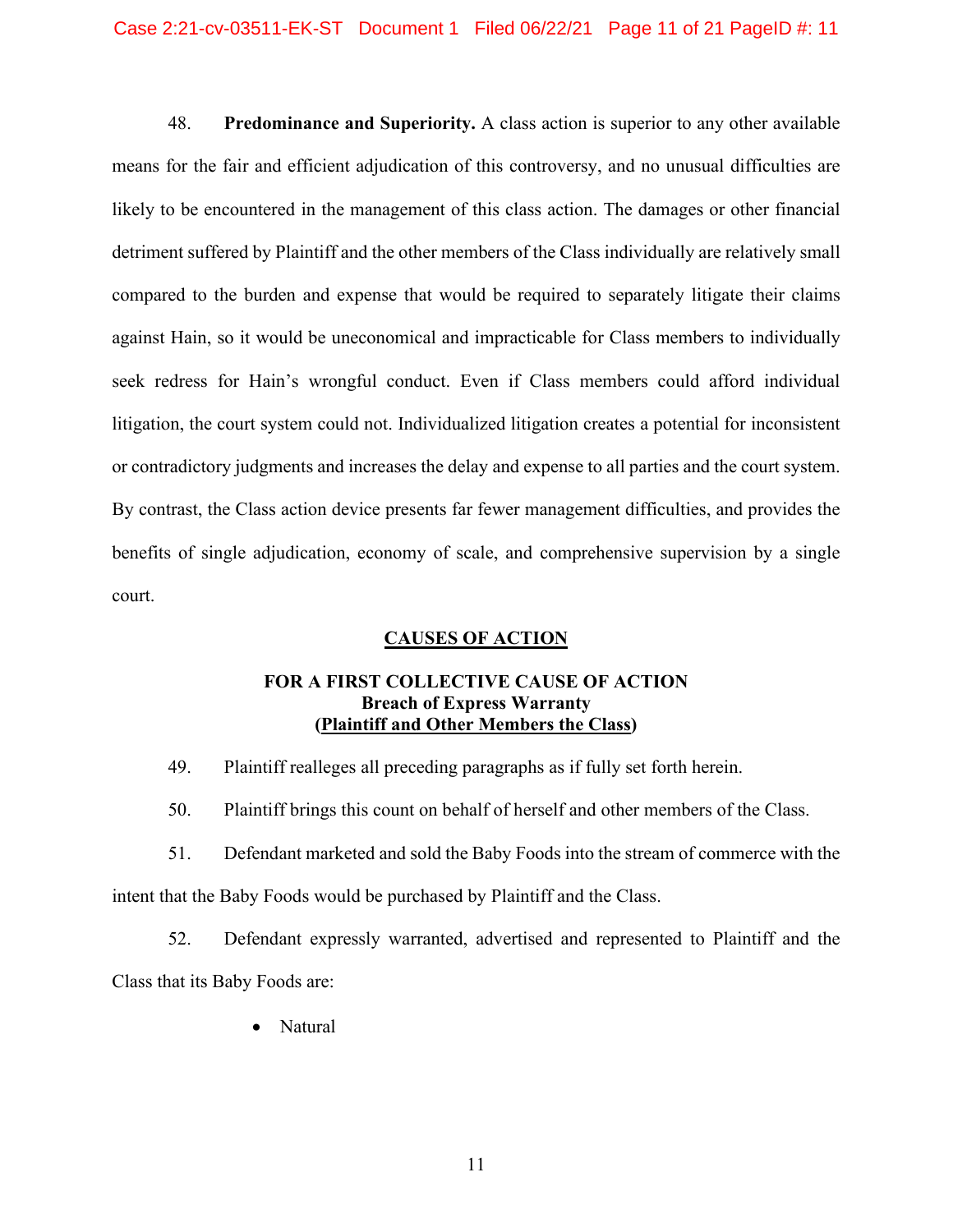- "Made from pure ingredients to help children grow up strong and healthy"; and
- "[S]afe for your baby."

53. Defendant made these express warranties regarding the Baby Foods' quality, ingredients and fitness for consumption in writing on the Baby Foods' packaging and labels through its website, advertisements and marketing materials. These express warranties became part of the basis of the bargain that Plaintiff and the Class entered into upon purchasing the Baby Foods.

54. Defendant's advertisements, warranties and representations were made in connection with the sale of the Baby Food to Plaintiff and the Class. Plaintiff and the Class relied on Defendant's advertisements, warranties and representations regarding the Baby Foods in deciding whether to purchase Defendant's products.

55. Defendant's Baby Foods do not conform to Defendant's advertisements, warranties and representations in that they:

a. Are not natural or suitable for consumption by human babies; and

b. Contain or may contain levels of various heavy metals and toxins.

56. Defendant was on notice of this breach as they were aware of the included heavy metals and toxins in the Baby Foods and based on the Staff Report that showed its baby food products as unhealthy and containing dangerous levels of heavy metals.

57. Privity exists because Defendant expressly warranted to Plaintiff and the Class through the warranting, packaging, marketing and labeling that the Baby Foods were healthy, natural and suitable for consumption and by failing to make any mention of heavy metals or other unnatural ingredients.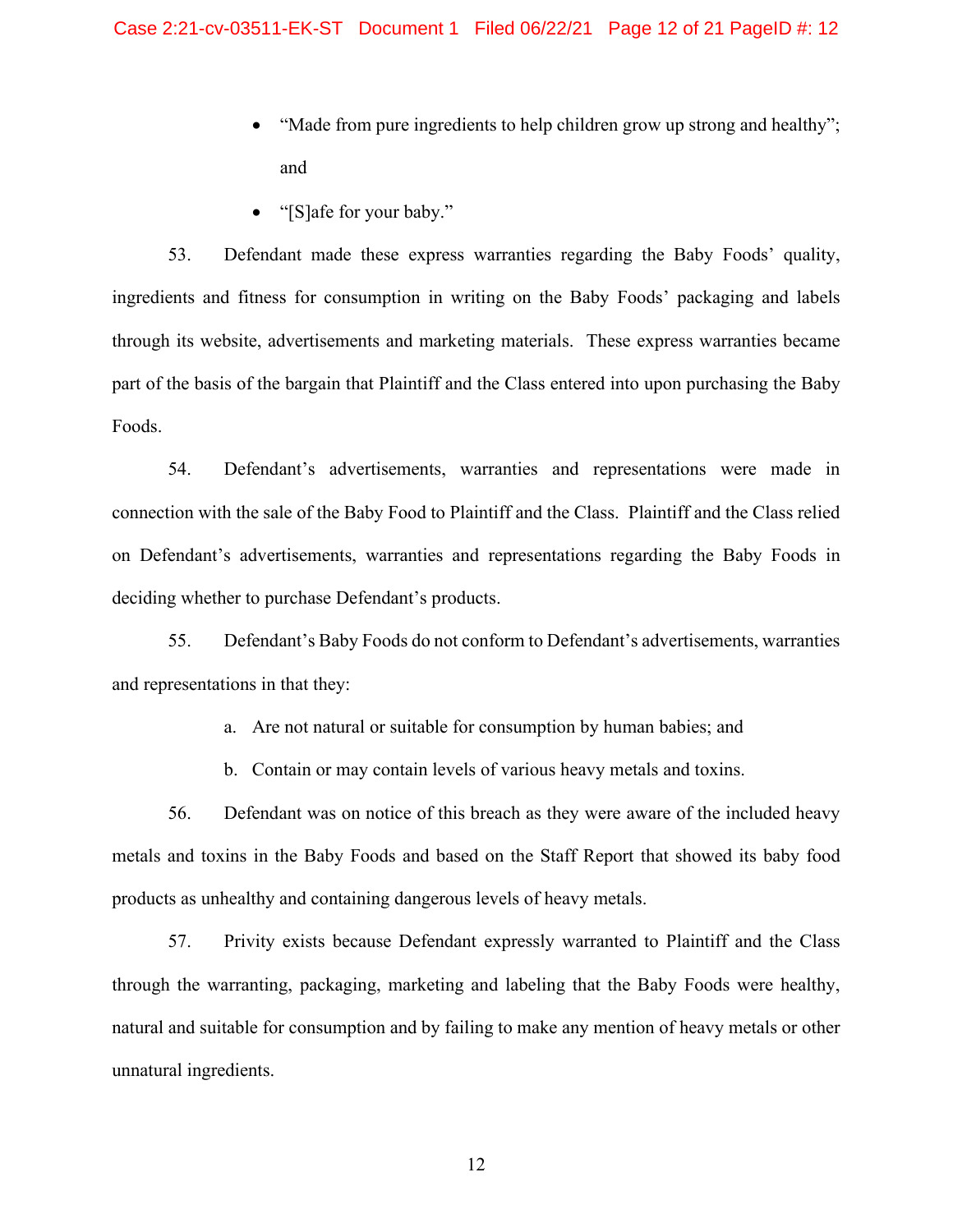58. As a direct and proximate result of Defendant's conduct, Plaintiff and the Class have suffered actual damages in that they purchased Baby Foods that were worth less than the price they paid and that they would not have purchased at all had they known of the risk and/or presence of heavy metals, toxins and/or unnatural or other ingredients that do not conform to the products' labels, packaging, advertising and statements.

59. Plaintiff and the Class seek actual damages, injunctive and declaratory relief, attorneys' fees, costs and any other just and proper relief available thereunder for Defendant's failure to deliver goods conforming to their express warranties and resulting breach.

## **FOR A SECOND COLLECTIVE CAUSE OF ACTION Breach of Implied Warranty of Merchantability (Plaintiff and Other Members the Class)**

- 60. Plaintiff realleges all preceding paragraphs as if fully set forth herein.
- 61. Plaintiff brings this count on behalf of herself and other members of the Class.
- 62. There was a sale of goods from Defendant to Plaintiff and the Class.

63. At all times mentioned herein, Defendant manufactured or supplied the Baby Foods, and prior to the time the Baby Foods were purchased by Plaintiff and the Class, Defendant impliedly warranted to them that the Baby Foods were of merchantable quality, fit for their ordinary use (consumption by babies), and conformed to the promises and affirmations of fact made on the Baby Foods' containers and labels, including that the food was natural, safe and appropriate for consumption by human infants. Plaintiff and the Class relied on Defendant's promises and affirmations of fact when they purchased the Baby Foods.

64. The Baby Foods were not fit for their ordinary use (consumption by babies) and did not conform to Defendant's affirmations of fact and promises as they contained or were at risk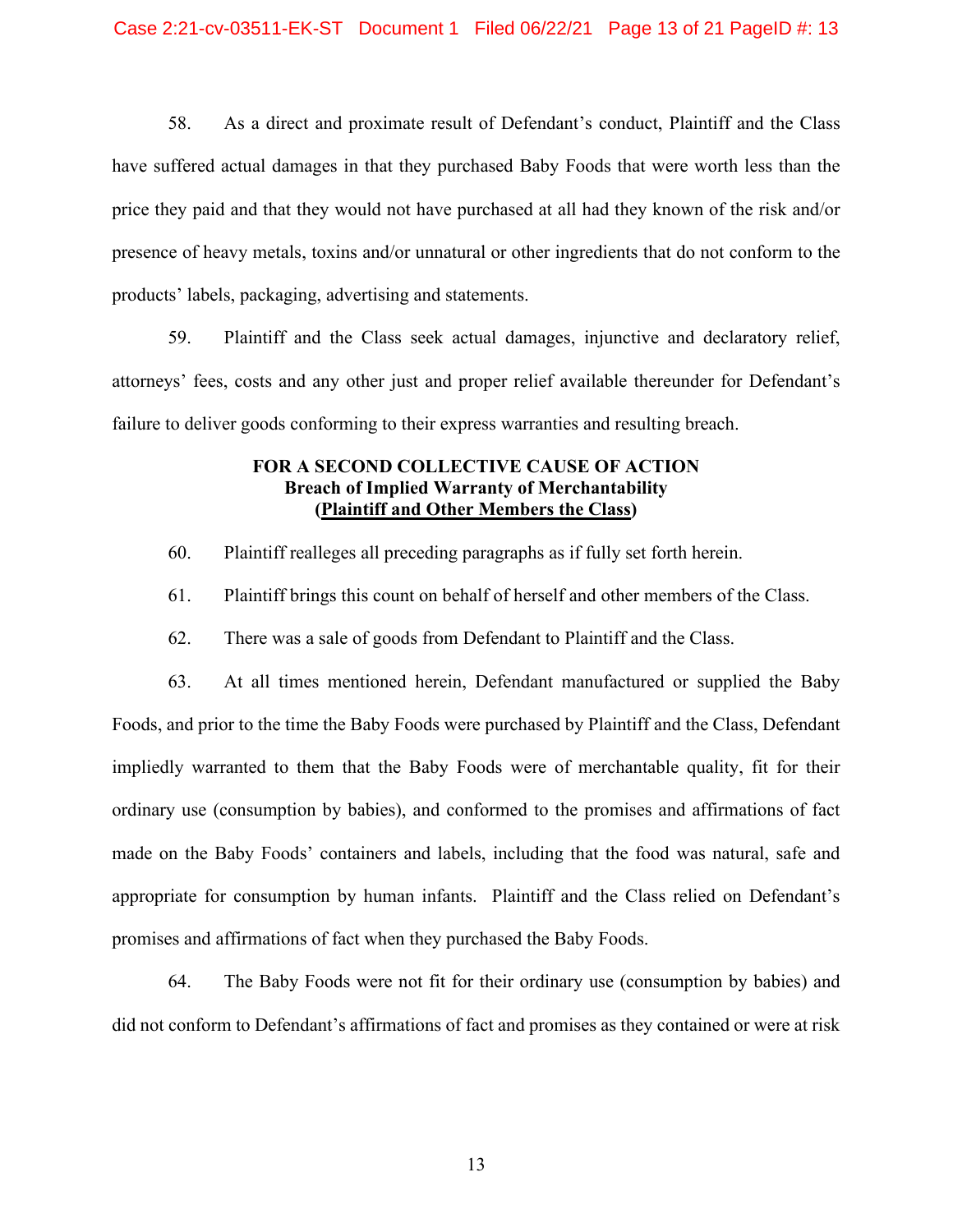### Case 2:21-cv-03511-EK-ST Document 1 Filed 06/22/21 Page 14 of 21 PageID #: 14

of containing heavy metals and/or other ingredients or contaminants that do not conform to the packaging.

65. Defendant breached its implied warranties by selling Baby Foods that failed to conform to the promises or affirmations of fact made on the container or label as each product contained heavy metals and/or unnatural or other ingredients or contaminants that do not conform to the packaging.

66. Defendant was on notice of this breach, as it was aware of the heavy metals included or at risk of being included in the Baby Foods and based on the Staff Report that showed Defendant's baby foods were unhealthy, contaminated and potentially dangerous, as well as the extensive press coverage of the investigation.

67. Privity exists because Defendant impliedly warranted to Plaintiff and the Class through the warranting, packaging, advertising, marketing and labeling that the Baby Foods were natural and suitable for consumption by babies, and by failing to make any mention of heavy metals or other unnatural ingredients.

68. As a direct and proximate result of Defendant's conduct, Plaintiff and the Class have suffered actual damages in that they have purchased Baby Food that is worth less than the price they paid and that they would not have purchased at all had they known of the presence or risk of heavy metals, perchlorate and/or other ingredients.

69. Plaintiff and the Class seek actual damages, injunctive and declaratory relief, attorneys' fees, costs, and any other just and proper relief available thereunder for Defendant's failure to deliver goods conforming to their implied warranties and resulting breach.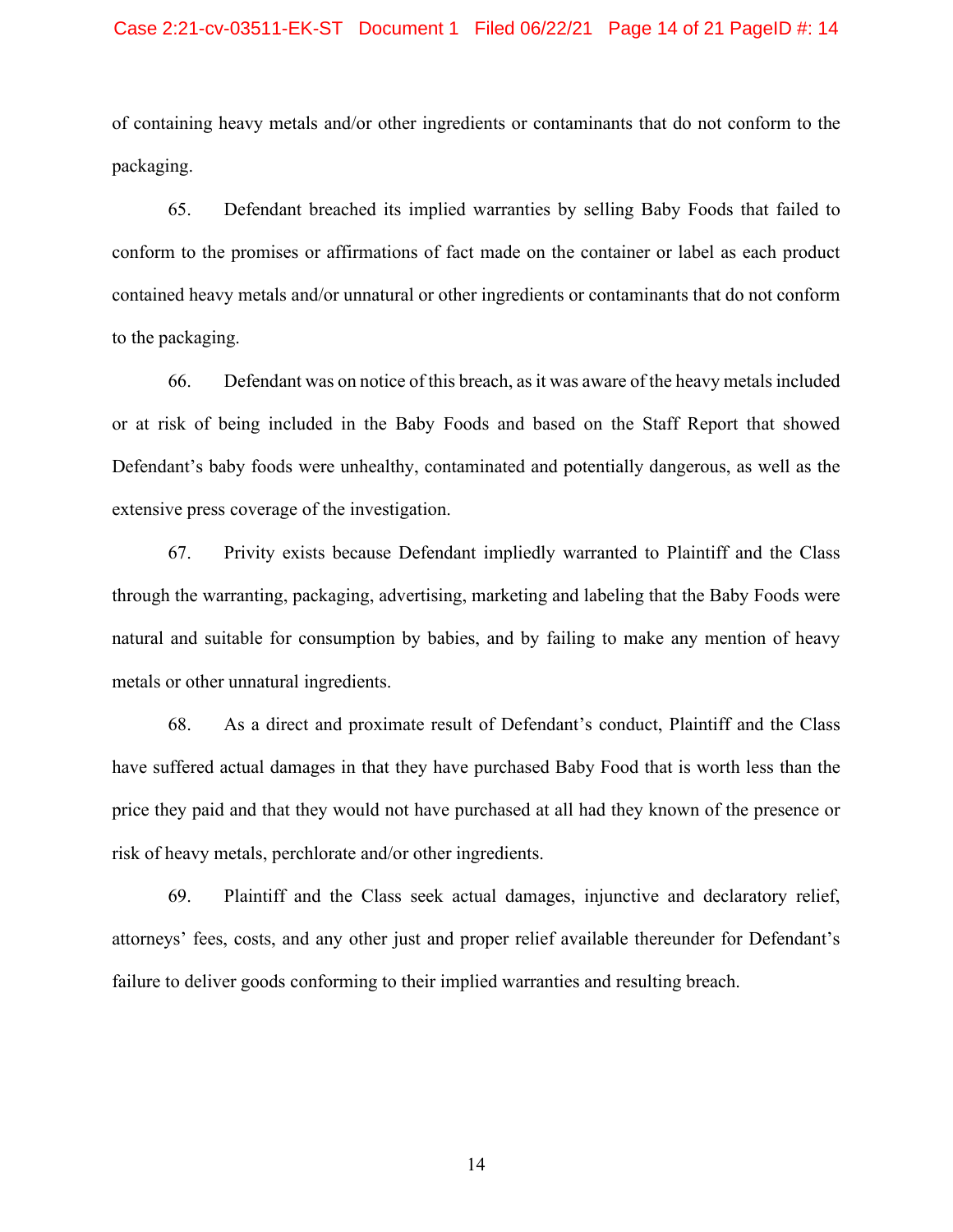## **FOR A THIRD COLLECTIVE CAUSE OF ACTION Fraudulent Misrepresentation (Plaintiff and Other Members the Class)**

- 70. Plaintiff realleges all preceding paragraphs as if fully set forth herein.
- 71. Plaintiff brings this count on behalf of herself and other members of the Class.
- 72. Defendant falsely represented to Plaintiff and the Class that the Baby Foods are:
	- Natural;
	- "Made from pure ingredients to help children grow up strong and healthy"; and
	- "[S]afe for your baby."

73. Defendant intentionally, knowingly and recklessly made these misrepresentations to induce Plaintiff and the Class to purchase its Baby Foods.

74. Defendant knew that its representations about the Baby Foods were false in that the Baby Foods contained or were at risk of containing levels of heavy metals or other unnatural ingredients that do not conform to the products' labels, packaging, advertising and statements. Defendant allowed its packaging, labels, advertisements, promotional materials and websites to intentionally mislead consumers such as Plaintiff and the Class.

75. Plaintiff and the Class did in fact rely on these misrepresentations and purchased the Baby Foods to their detriment. Given the deceptive manner in which Defendant advertised, represented and otherwise promoted the Baby Foods, Plaintiff's and the Class's reliance on Defendant's misrepresentations was justifiable.

76. As a direct and proximate result of Defendant's conduct, Plaintiff and the Class have suffered actual damages in that they have purchased Baby Food that is worth less than the price they paid and that they would not have purchased at all had they known of the presence or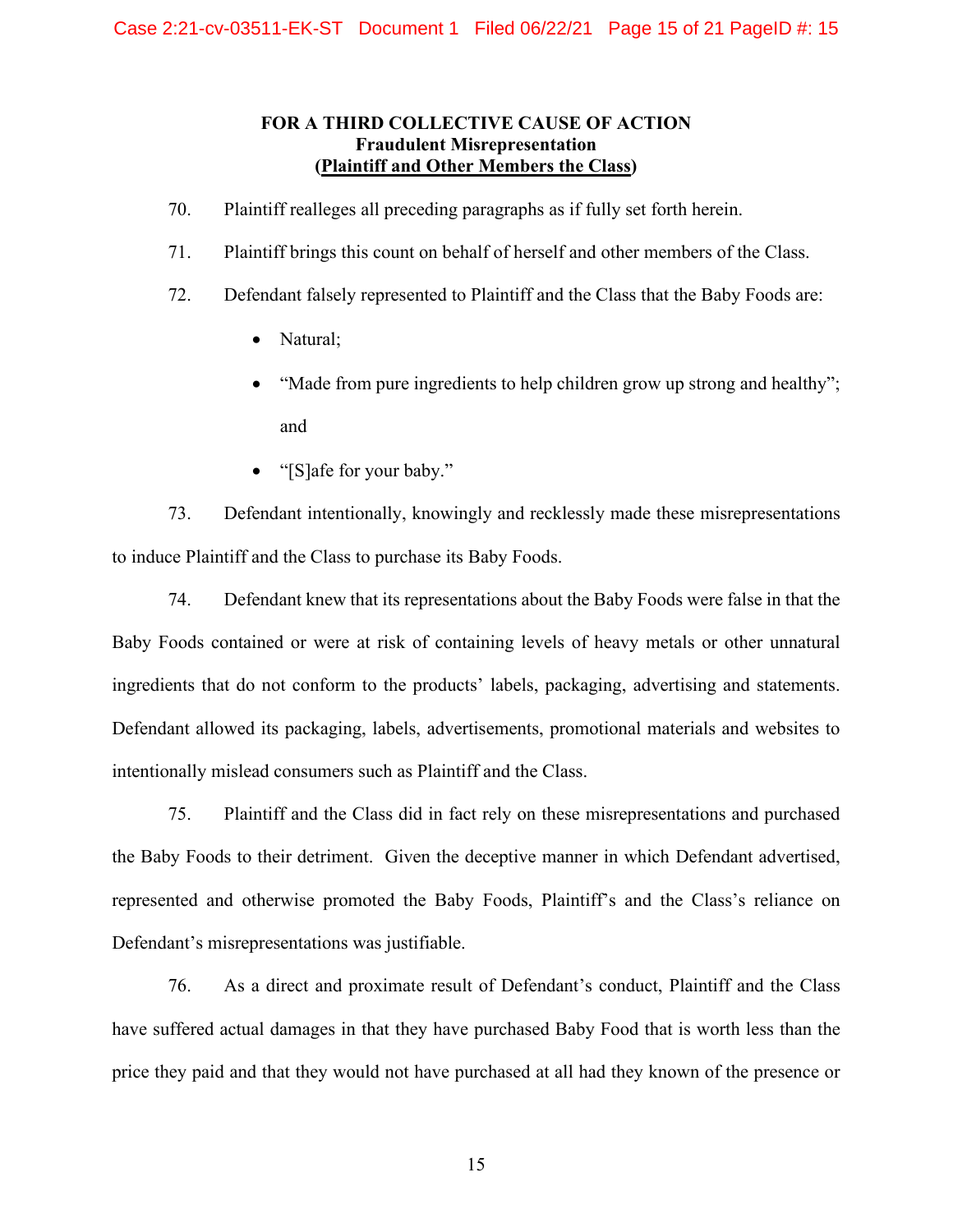risk of heavy metals or other unnatural ingredients that do not conform to the products' labels, packaging, advertising and statements.

77. Plaintiff and the Class seek actual damages, injunctive and declaratory relief, attorneys' fees, costs and any other just and proper relief available.

## **FOR A FOURTH COLLECTIVE CAUSE OF ACTION Fraud by Omission (Plaintiff and Other Members the Class)**

78. Plaintiff realleges all preceding paragraphs as if fully set forth herein.

79. Plaintiff brings this count on behalf of herself and other members of the Class.

80. Defendant concealed from and failed to disclose to Plaintiff and the Class that their Baby Foods contained, or were at risk of containing, heavy metals, perchlorate and/or unnatural or other ingredients that do not conform to the products' labels, packaging, advertising and statements.

81. Defendant had a duty to disclose to Plaintiff and the Class the true quality, characteristics, ingredients, suitability and risks of the Baby Foods because: (1) Defendant was in a superior position to know the true state of facts about its products; (2) Defendant was in a superior position to know the actual ingredients, characteristics and suitability of the Baby Foods for consumption by babies; and (3) Defendant knew that Plaintiff and the Class could not have reasonably been expected to learn or discover that the Baby Foods were misrepresented in the packaging, labels, advertising and websites prior to purchasing the Baby Foods.

82. The facts concealed or not disclosed by Defendant to Plaintiff and the Class are material in that a reasonable consumer would have considered them important when deciding whether to purchase Baby Foods.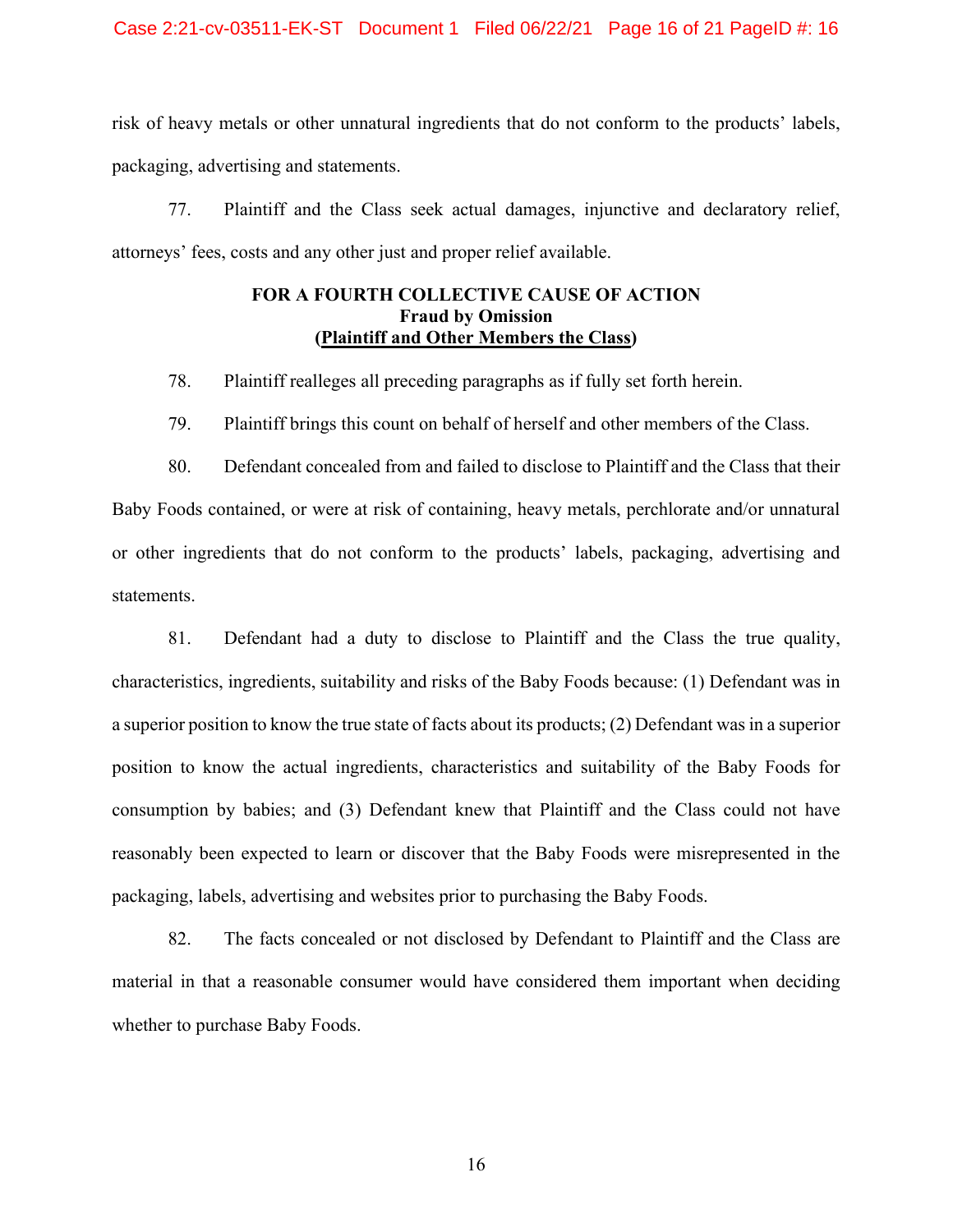83. Plaintiff and the Class justifiably relied on Defendant's omissions to their detriment. The detriment is evident from the true quality, characteristics and ingredients of the Baby Foods, which is inferior in comparison to Defendant's advertisements and representations of the Baby Foods.

84. As a direct and proximate result of Defendant's conduct, Plaintiff and the Class have suffered actual damages in that they have purchased Baby Foods that are worth less than the price they paid and that they would not have purchased at all had they known of the presence or risk of dangerous levels of heavy metals and toxins.

85. Plaintiff and the Class seek actual damages, injunctive and declaratory relief, attorneys' fees, costs and any other just and proper relief available.

### **FOR A FIFTH COLLECTIVE CAUSE OF ACTION Negligent Misrepresentation (Plaintiff and Other Members the Class)**

86. Plaintiff realleges all preceding paragraphs as if fully set forth herein.

87. Plaintiff brings this count on behalf of herself and other members of the Class.

88. Defendant had a duty to Plaintiff and the Class to exercise reasonable and ordinary care in the formulation, testing, manufacturing, marketing, distribution and sale of the Baby Foods.

89. Defendant breached its duty to Plaintiff and the Class by formulating, testing, manufacturing, advertising, marketing, distributing and selling products to Plaintiff and the Class that do not have the ingredients, qualities, characteristics and suitability for consumption as advertised by Defendant and by failing to promptly remove the Baby Foods from the marketplace or to take another appropriate remedial action.

90. Defendant knew or should have known that the ingredients, qualities and characteristics of the Baby Foods were not as advertised or suitable for their intended use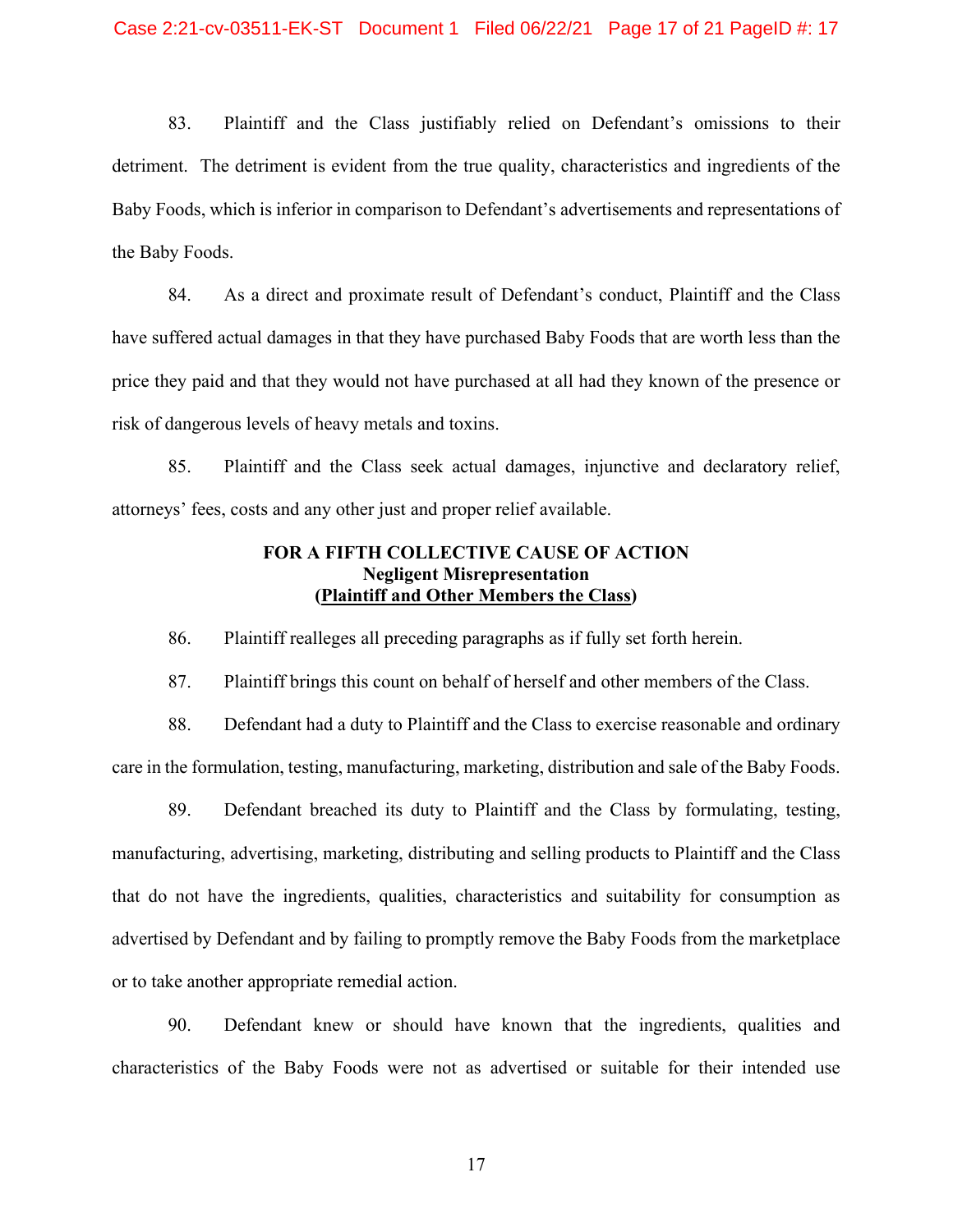#### Case 2:21-cv-03511-EK-ST Document 1 Filed 06/22/21 Page 18 of 21 PageID #: 18

(consumption by babies) and were otherwise not as warranted and represented by Defendant. Specifically, Defendant knew or should have known that: (1) certain Baby Foods were not natural because they contained, or were at risk of containing, levels or heavy metals and/or toxins; (2) the Baby Foods were not nutritious, of superior quality, pure, natural, healthy and safe for consumption because they contained or had a risk of containing levels of heavy metals and/or other unnatural ingredients or contaminants that do not conform to the packaging; (3) the Baby Foods were adulterated or at risk of being adulterated by heavy metals; and (4) the Baby Foods were otherwise not as warranted and represented by Defendant.

91. As a direct and proximate result of Defendant's conduct, Plaintiff and the Class have suffered actual damages in that they have purchased Baby Foods that are worth less than the price they would have paid and that they would not have purchased at all had they known of the presence or risk of heavy metals or other unnatural ingredients that do not conform to the products' labels, packaging, advertising and statements.

92. Plaintiff and the Class seek actual damages, injunctive and declaratory relief, attorneys' fees, costs and any other just and proper relief available

### **FOR A SIXTH COLLECTIVE CAUSE OF ACTION Unjust Enrichment (Plaintiff and Other Members the Class)**

93. Plaintiff realleges all preceding paragraphs as if fully set forth herein.

94. Plaintiff brings this count on behalf of herself and other members of the Class.

95. Substantial benefits have been conferred on Defendant by Plaintiff and the Class through their purchase of the Baby Foods. Defendant knowingly and willingly accepted and enjoyed these benefits.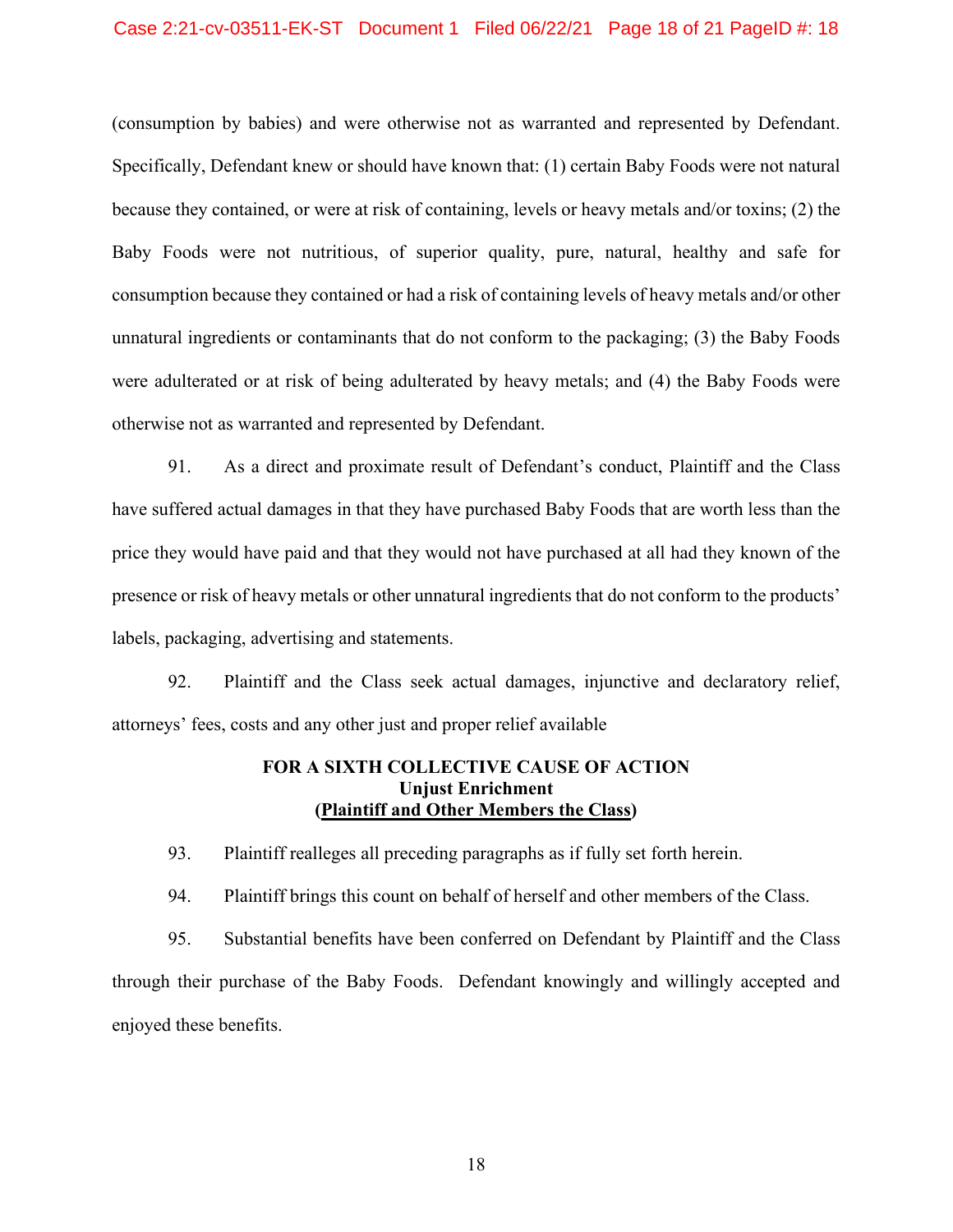96. Defendant either knew or should have known that the payments rendered by Plaintiff and the Class were given and made with the expectation that the Baby foods would have the qualities, characteristics, ingredients and suitability for consumption represented and warranted by Defendant. As such, equity and good conscience require Defendant to return the value of the payments under the circumstances.

97. Defendant's acceptance and retention of these benefits under the circumstances alleged herein make it inequitable for Defendant to retain the benefits and not return the value of payments made by Plaintiff and the Class.

98. Plaintiff and the Class are entitled to recover from Defendant all amounts wrongfully collected and improperly retained by Defendant, plus interest thereon.

99. Plaintiff and the Class seek actual damages, injunctive and declaratory relief, attorneys' fees, costs and any other just and proper relief available.

#### **PRAYER FOR RELIEF**

**WHEREFORE**, Plaintiff, individually and on behalf of all others similarly situated, prays for a judgment against the Defendant as to each and every count including:

A. An order declaring this action to be a proper class action, appointing Plaintiff and her counsel to represent the Class, and requiring Defendant to bear the costs of class notice;

B. An order enjoining Defendant from selling the Baby Foods until the levels of heavy metals and/or perchlorate are removed or full disclosure of the presence of such appears on all labels, packing and advertising;

C. An order enjoining Defendant from selling the Baby Foods in any manner suggesting or implying that they are healthy, natural and safe for consumption;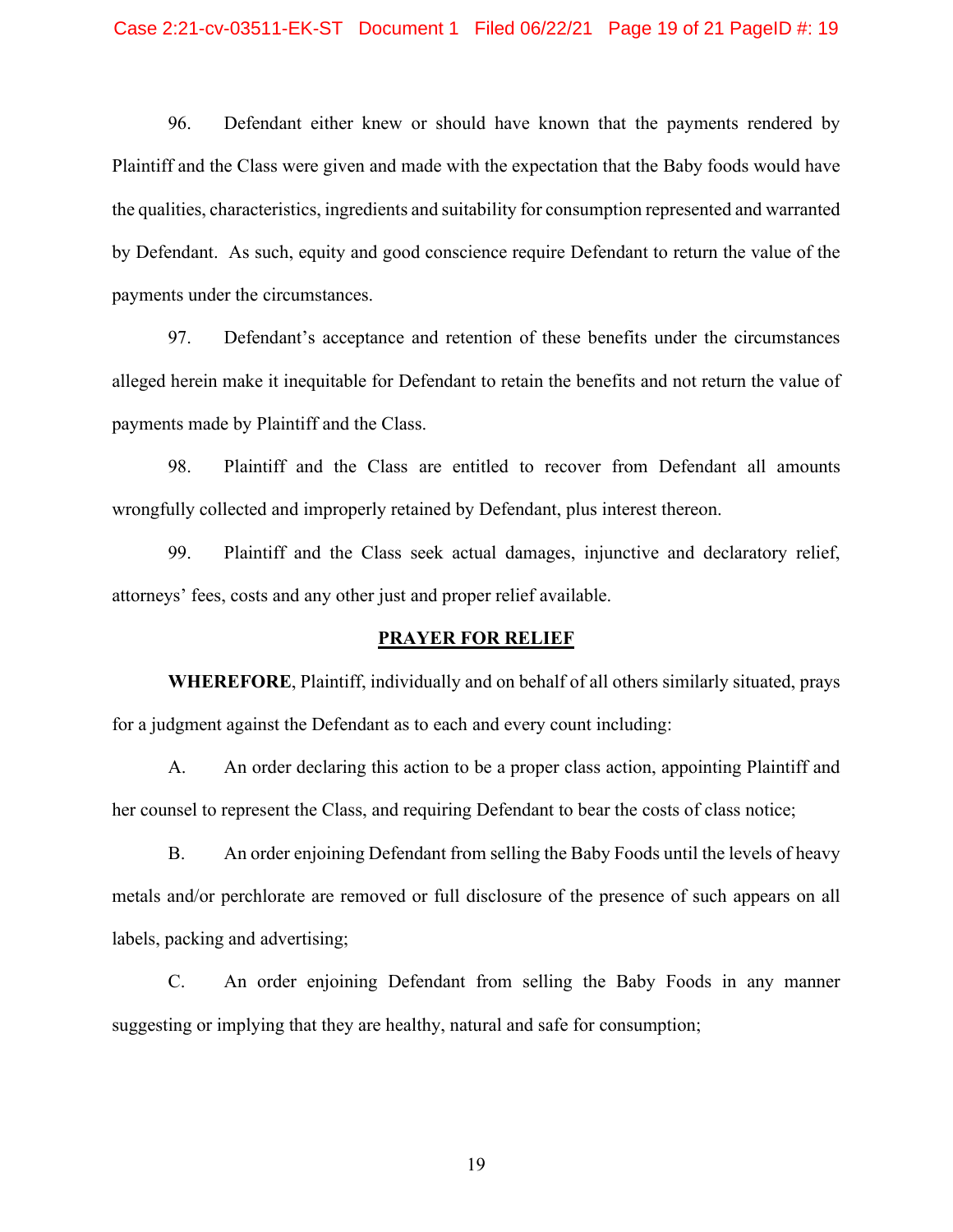### Case 2:21-cv-03511-EK-ST Document 1 Filed 06/22/21 Page 20 of 21 PageID #: 20

D. An order requiring Defendant to engage in a corrective advertising campaign and engage in further necessary affirmative injunctive relief, such as recalling existing products;

E. An order awarding declaratory relief, and any further retrospective or prospective injunctive relief permitted by law or equity, including enjoining Defendant from continuing the unlawful practices alleged herein and injunctive relief to remedy Defendant's past conduct;

F. An order requiring Defendant to pay restitution to restore all funds acquired by means of any act or practice declared by this Court to be an unlawful, unfair or fraudulent business act or practice, untrue or misleading advertising or a violation of law, plus pre- and post-judgment interest thereon;

G. An order requiring Defendant to disgorge or return all monies, revenues and profits obtained by means of any wrongful or unlawful act or practice;

H. An order requiring Defendant to pay punitive damages on any count so allowable;

I. An order awarding attorney's fees and costs, including the costs of pre-suit investigation, to Plaintiff and the Class; and

J. An order providing for all other such equitable relief as may be just and proper.

#### **DEMAND FOR JURY TRIAL**

Pursuant to Rule 38 of the Federal Rules of Civil Procedure, Plaintiff hereby demands a trial by jury on all issues so triable.

Dated: June 22, 2021 Respectfully submitted,

## **MOREA SCHWARTZ BRADHAM FRIEDMAN & BROWN LLP**

By: /s/ Peter B. Katzman Peter B. Katzman John M. Bradham 444 Madison Avenue, 4<sup>th</sup> Floor